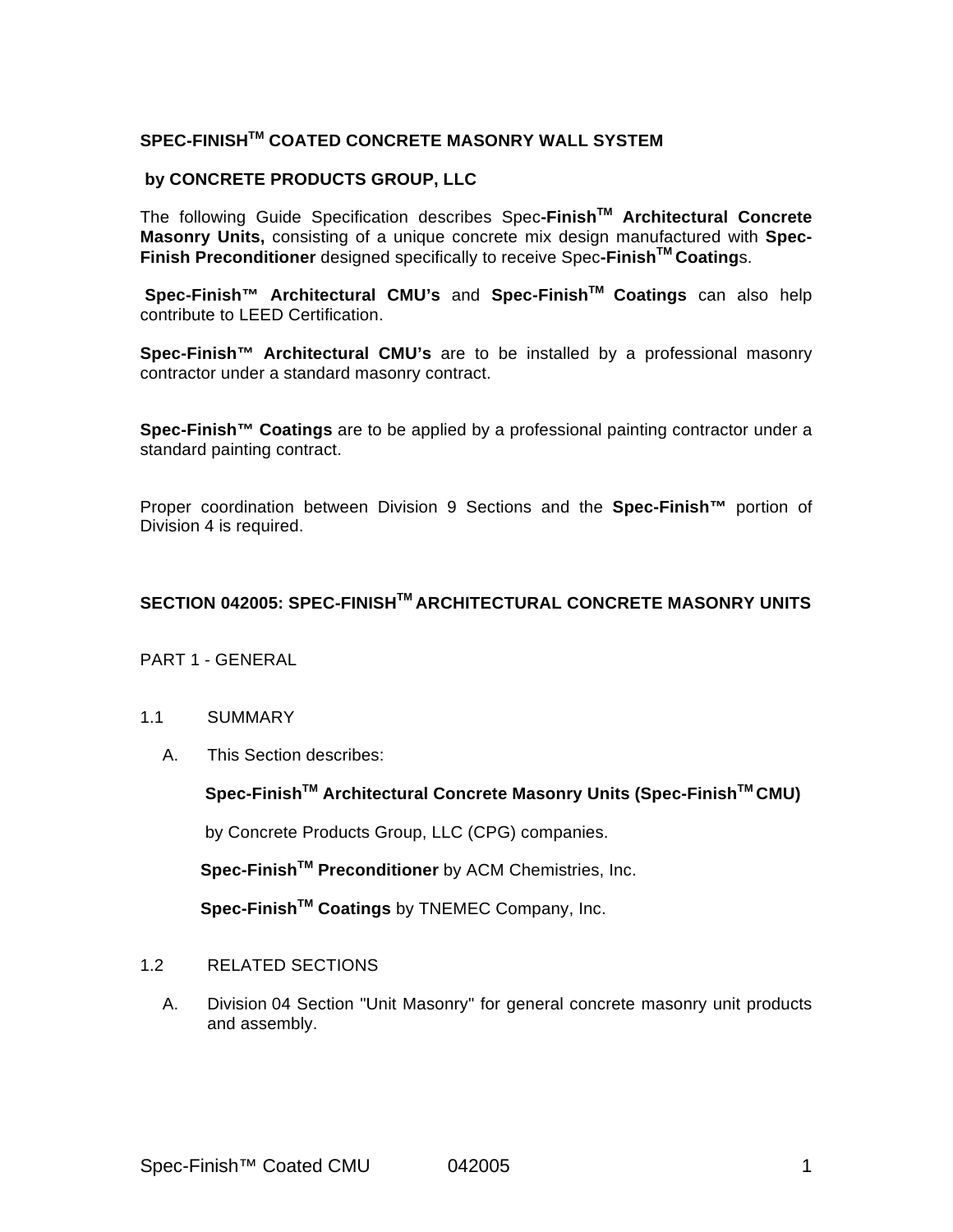#### 1.3 REFERENCES

- A. ASTM C90
- B. ASTM C270

## 1.4 PERFORMANCE REQUIREMENTS

- A. Provide **Spec-FinishTM CMU** by **Concrete Products Group, LLC** (800-789- 0872) that contain **Spec-FinishTM Preconditioner** by **ACM Chemistries, Inc.**  (877-226-1766).
- B. **Spec-FinishTM CMU** shall be produced by an authorized CPG company.

 [Note: what follows is a complete list of authorized **Spec-FinishTM CMU** producers nationwide]

| A. Jandris & Sons, Inc. Gardner, MA                       | 978-632-0089 |
|-----------------------------------------------------------|--------------|
| Allied Concrete Products, LLC, Chesapeake, VA             | 800-564-7300 |
| Amcon Block, St. Cloud, MN,                               | 320-251-6030 |
| Barnes & Cone, Syracuse, NY,                              | 315-437-0305 |
| Basalite Concrete Products, LLC, Dixon, CA                | 707-678-1901 |
| Block USA, Birmingham, AL                                 | 800-338-7902 |
| Fizzano Brothers Concrete Products, Inc., Crum Lynne, PA, | 610-833-1100 |
| Headwaters Construction Materials, Houston, TX,           | 888-464-9341 |
| Midwest Products Group, Bridgeton, MO,                    | 800-635-7110 |
| Oberfield's, Inc., Delaware, OH,                          | 740-369-7644 |
| Orco Block Co., Inc., Stanton, CA,                        | 714-527-2239 |

# C. Provide **Spec-FinishTM Coating** by **TNEMEC Company, Inc**. (877-226-1766).

## 1.5 SUBMITTALS

A. Product Data: Provide ASTM C140 test reports for **Spec-Finish™ CMU** and MSDS sheets for **Spec-FinishTM Preconditioner** and **Spec-FinishTM Coatings**.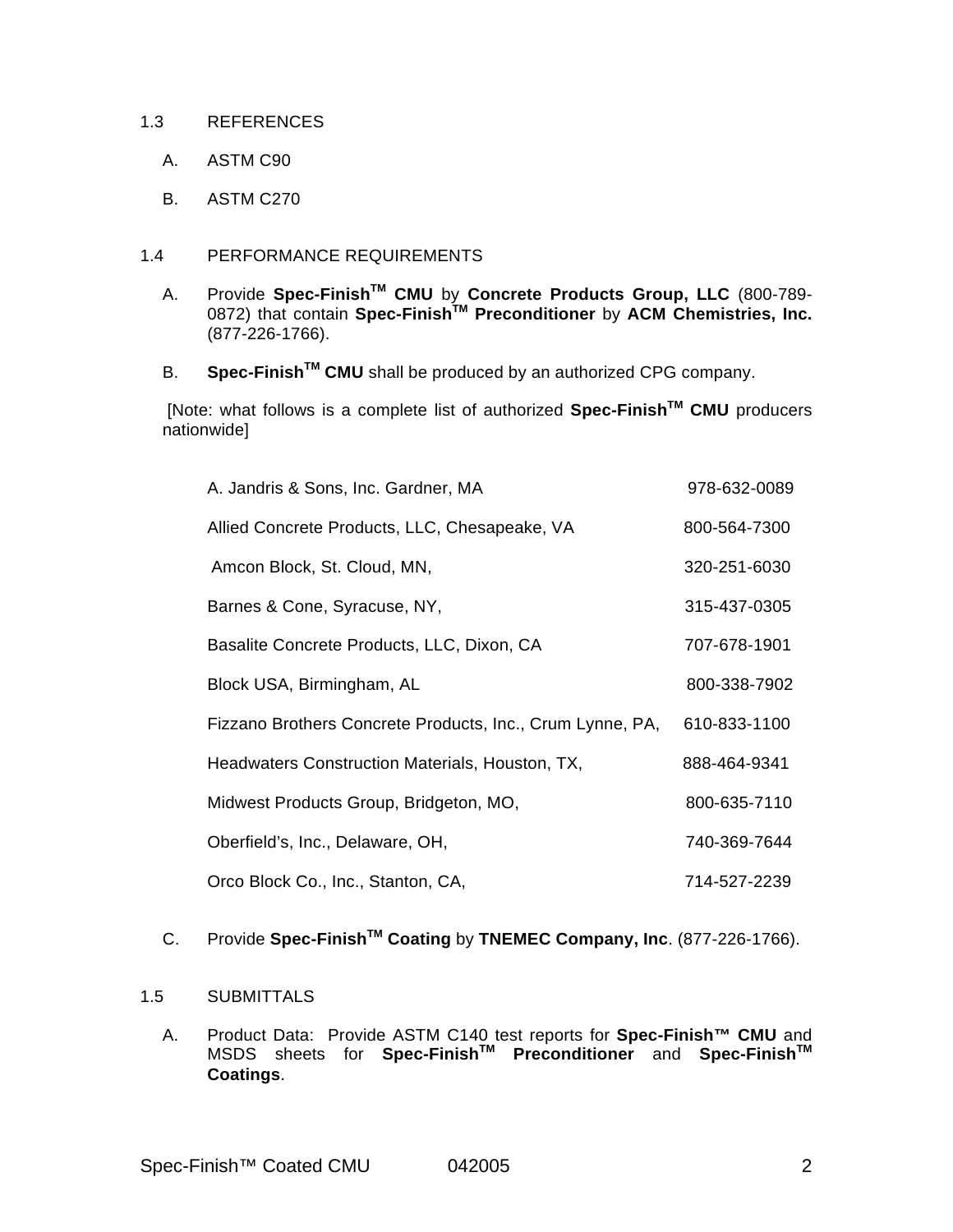- B. Manufacturer's Application Instructions: Provide application instructions for **Spec-FinishTM Coatings** from TNEMEC Company Inc.
- C. Samples for Initial Selection: Provide **Spec-FinishTM Coating** color selection from TNEMEC Company Inc. for initial color selection.
- D. Samples for Verification: For each **Spec-FinishTM Coating** color indicated or selected.
- E. LEED Data:
	- 1. Recycled Content: For Credits MR 4.1 and Credit MR 4.2, provide product data and documentation indicating percentage (see section 2.1 A 1. c) by weight of pre-consumer or post-consumer recycled content in **Spec-FinishTM CMU**. Also provide statement indicating cost of preconsumer or post-consumer recycled content.
	- 2. VOC Content: For Credit EQ 4.2, provide product data indicating VOC content in **Spec-FinishTM Coating**.
- F. Material Certificates: **Spec-FinishTM Preconditioner.** Include statement of material properties indicating compliance with requirements including compliance with standards and type designations within standards.
- G. Qualification Data: **Spec-FinishTM Coating** applicator (painting contractor) shall provide proof of capability by TNEMEC Company Inc.

## 1.6 QUALITY ASSURANCE

- A. Sample Panel: Build sample panel to verify overall quality of masonry construction (including mortar joint workmanship), color, final finish and to demonstrate aesthetic effects. Prior to application of **Spec-FinishTM Coating**, clean sample panel in accordance with Section 3 Execution, Item 3.3, **Spec-FinishTM CMU** Clean Down. Apply benchmark samples of **Spec-FinishTM Coating** of each color selected to verify preliminary selections made under sample submittals and to demonstrate aesthetic effects and set quality standards for materials and execution. Sample panel will not be taken down or destroyed until specifically approved by the Architect.
	- 1. Build sample panels in size approximately 48 inches long by 48 inches high or other size if directed by Architect.

#### 1.7 QUALIFICATIONS

A. Applicator: The painting contractor shall have been qualified in the application of **Spec-FinishTM Coatings** by TNEMEC Company, Inc.; un-qualified painting contractors will not be accepted.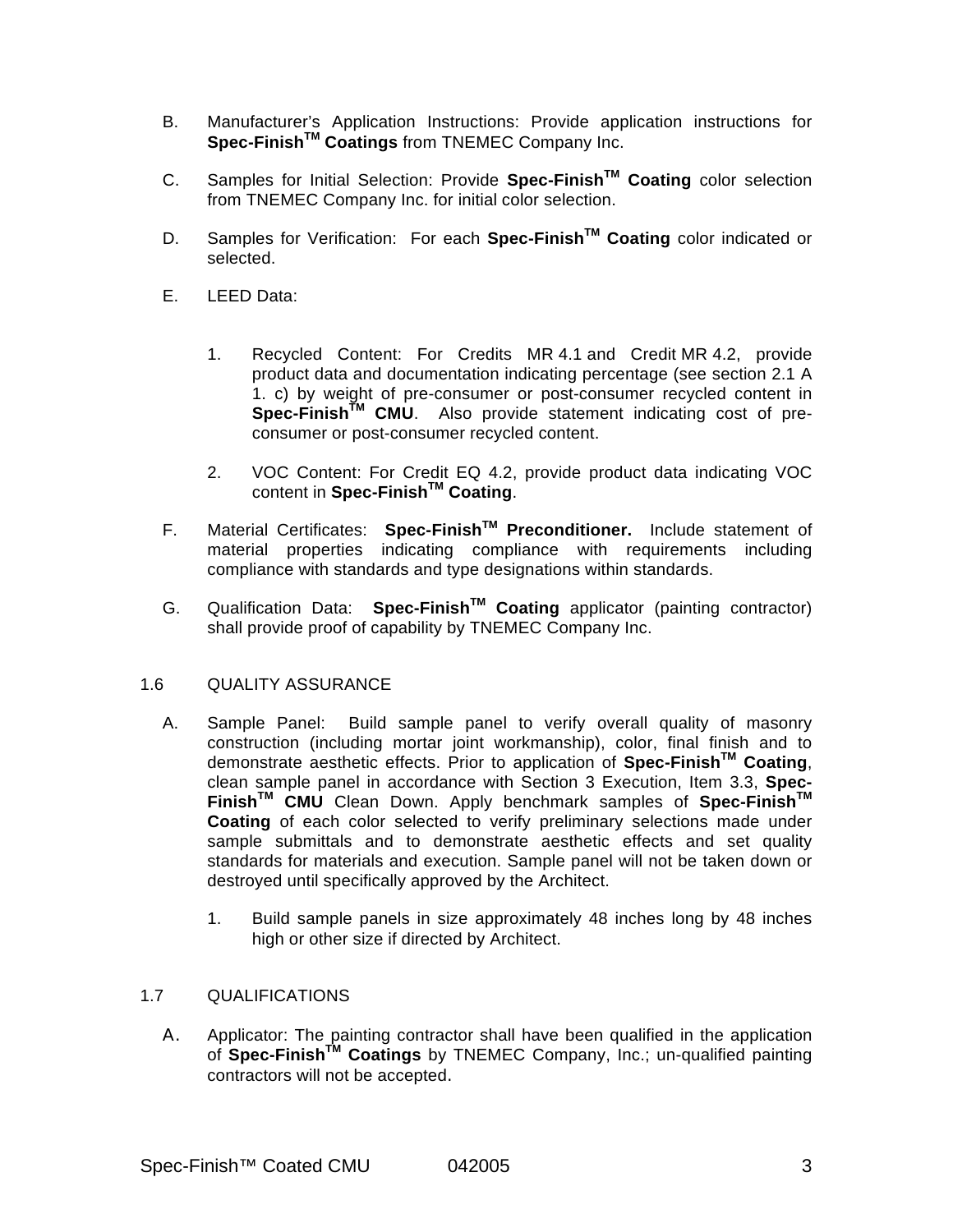## 1.8 DELIVERY, STORAGE, AND HANDLING

- A. Store **Spec-FinishTM CMU's** on elevated platforms in a dry location. If units are not stored in an enclosed location, cover tops and sides of stacks with waterproof sheeting, securely tied. If units become wet, do not install until they are dry. Take care to not chip or damage **Spec-FinishTM CMU's** during staging process at job site. Do not install chipped or damaged units.
- B. Store **Spec-FinishTM Coating** materials not in use in tightly covered containers in well-ventilated areas with ambient temperatures continuously maintained at not less than 45 deg F (7 deg C).
	- 1. Maintain containers in clean condition, free of foreign materials and residue.

## 1.9 PROJECT CONDITIONS

- A. Verify conditions with the TNEMEC Company Representative prior to applying **Spec-Finish™ Coatings.**
- B. Apply **Spec-FinishTM Coatings** only when temperature of surfaces to be painted and ambient air temperatures are between 50 and 95 deg F (10 and 35 deg C).
- C. Do not apply **Spec-FinishTM Coatings** in snow, rain, fog, or mist; when relative humidity exceeds 85 percent; at temperatures less than 5 deg F (3 deg C) above the dew point; or to damp or wet surfaces.

## PART 2 - PRODUCTS

#### 2.1 PRECONDITONED CONCRETE MASONRY UNITS (CMU)

- A. Products: **Spec-FinishTM CMU** by CPG supplied by an authorized producer listed in Section 1.4 Performance Requirements:
	- 1. Concrete Masonry Units: ASTM C 90.
		- a. Unit Compressive Strength: Provide units with minimum average net-area compressive strength and f'm value as required by Structural Engineer for location and purpose.
		- b. Weight classification: Verify with authorized **Spec-Finish**™ **CMU** producer
		- c. Recycled Content: If project is pursuing LEED Certification, verify percentage of pre-consumer or post-consumer recycled content possible in the **Spec-FinishTM CMU** with the authorized producer.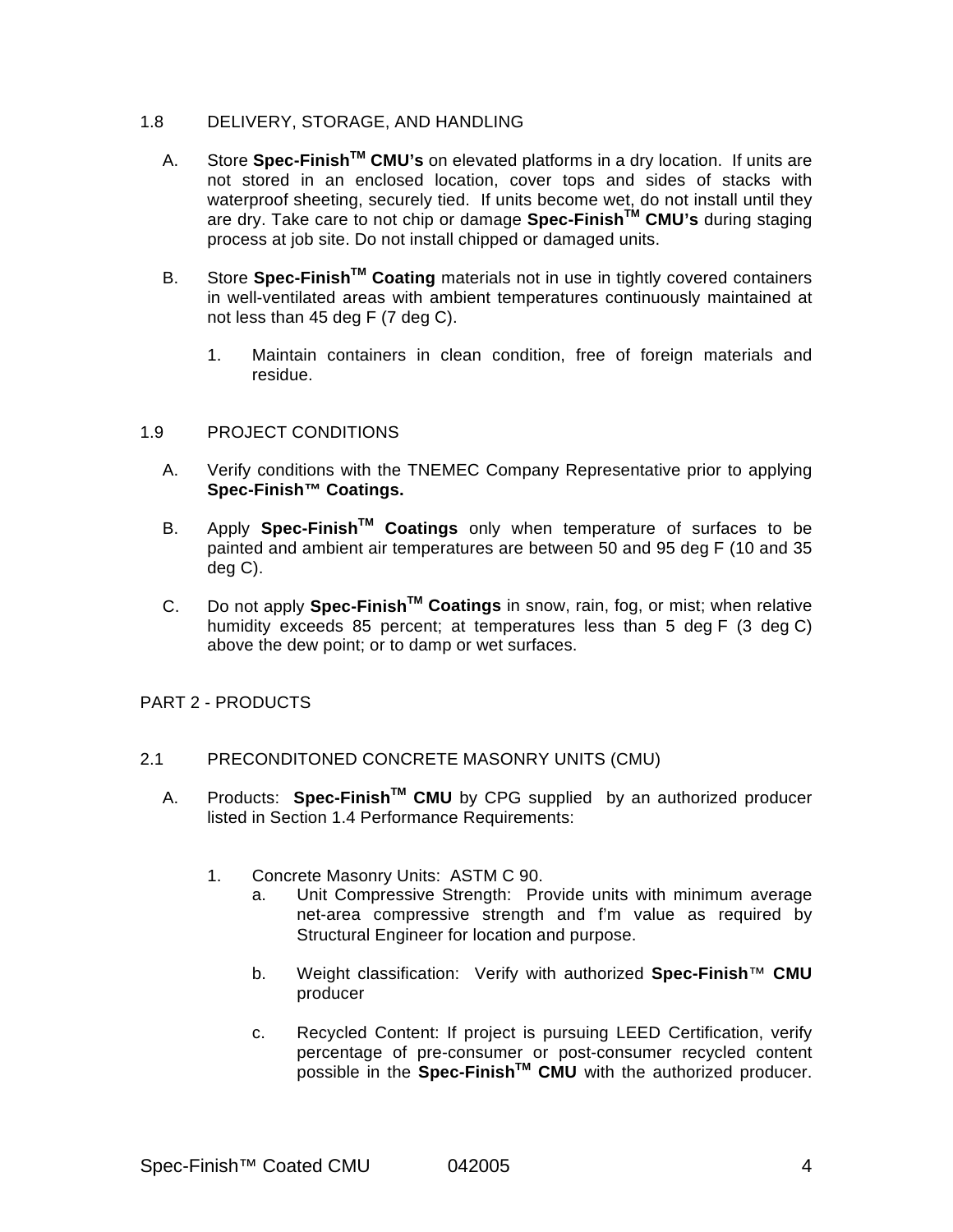Percentages of recycled content possible will vary in different regions.

B. Preconditioner: **Spec-FinishTM Preconditioner** by ACM Chemistries, Inc.

#### 2.2 MORTAR

A. Type N or S mortar, meeting ASTM C270

# 2.3 **SPEC-FINISHTM COATING**

# A. **Spec-FinishTM Coating** by TNEMEC Company, Inc.

 [Note: Architect can select one or more from the list that follows as required to meet project requirements]:

Enviro Standard: A [LEED compliant] water-based, high performance system designed to ensure a smooth, cleanable surface.

Enviro Custom: A [LEED compliant] water-based, high performance system for unique exposures and conditions. (Consult with local TNEMEC representative)

Vivarium Standard: A high performance coating system for optimum stain and chemical resistance.

Vivarium Custom: A high performance system for unique requirements in difficult environments. (Consult with local TNEMEC representative)

- B. VOC Content: If project is pursuing LEED Certification provide **Spec-FinishTM Coatings** that comply with the following limits for VOC content, exclusive of colorants added to a tint base, when calculated according to 40 CFR 59, Subpart D (EPA Method 24), as required for EQ Credit 4.2:
	- a. Flat Paints, Coatings, and Primers: VOC content of not more than 50 g/L.
	- b. Non-flat Paints, Coatings, and Primers: VOC content of not more than 150 g/L

#### PART 3 - EXECUTION

## 3.1 GENERAL ERECTION REQUIREMENTS

A. Refer to Related Sections as indicated in this specification for general erection requirements.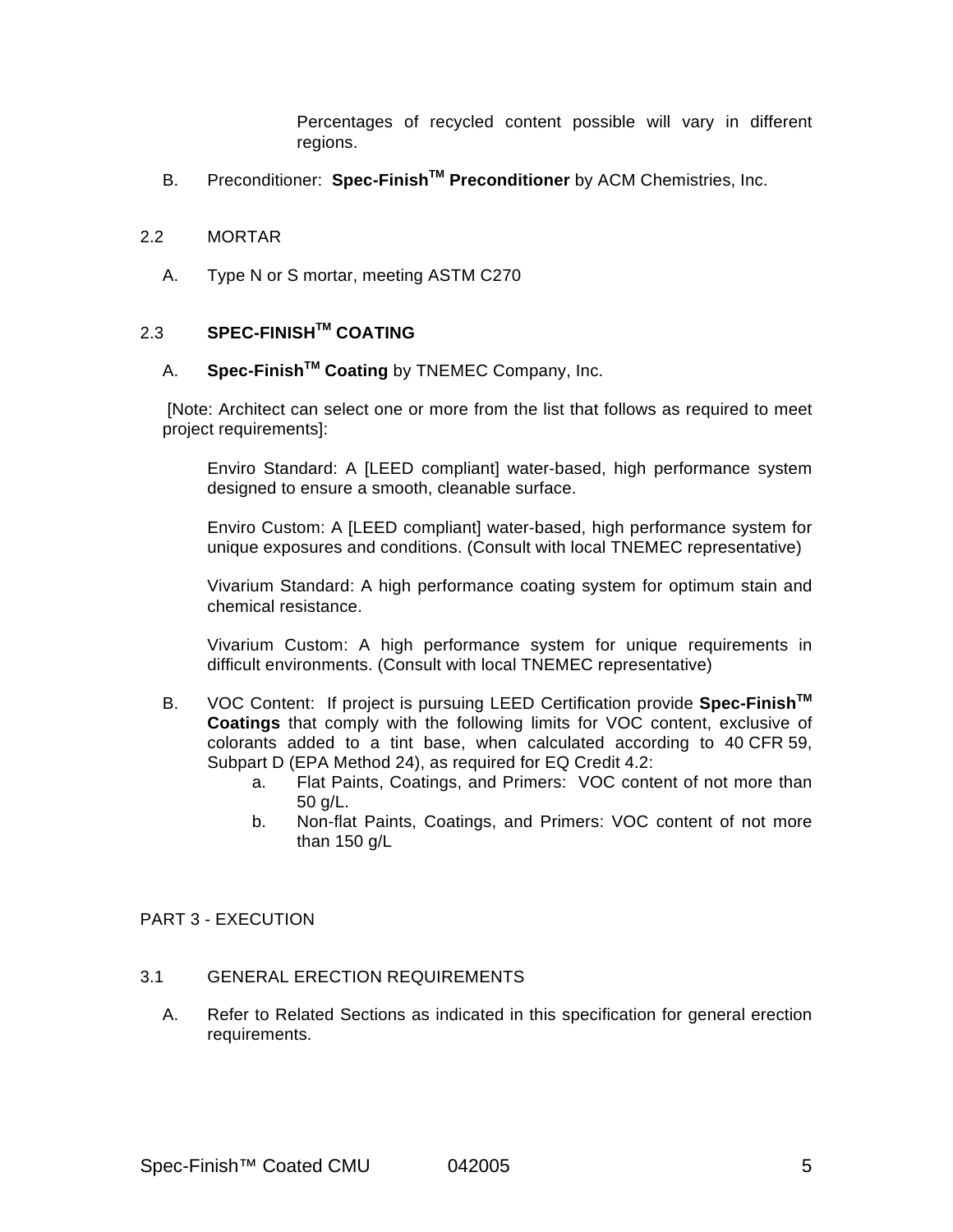# 3.2 MORTAR JOINTING FOR **SPEC-FINISHTM CMU**

- A. Lay **Spec-FinishTM CMU** in plane, while maintaining 3/8 inch mortar joints. Mortar joint variations shall be no more than plus or minus 1/8 inch.
- B. Tool all mortar joints to a slightly concave 'C' profile when mortar is thumb print hard using a jointer larger than the joint thickness unless otherwise indicated.

# 3.3 **SPEC-FINISHTM CMU** CLEAN DOWN

- A. Refer to NCMA TEK 8-4A. 1. Follow procedures of "HAND CLEANING" method.
- B. "WATER, CHEMICAL or ABRASIVE CLEANING" methods are prohibited.
- 3.4 EXAMINATION PRIOR TO COATING APPLICATION
	- A. Begin coating application only after surfaces are completely dry and Architect and TNEMEC Company, Inc. have approved **Spec-FinishTM CMU** walls to receive **Spec-FinishTM Coating**.
		- 1. Beginning coating application constitutes Contractor's acceptance of substrates and conditions.

#### 3.5 PREPARATION

- A. Comply with TNEMEC Company's written instructions and recommendations applicable to substrate and **Spec-FinishTM Coating**.
- B. Clean substrates of substances that could impair bond of **Spec-FinishTM Coating** according to manufacturer's recommended practices, including dirt, oil, grease, and incompatible paints and encapsulants.

# 3.6 **SPEC-FINISHTM COATING** APPLICATION

- A. **Spec-FinishTM Coating** is specifically designed for application to **Spec-FinishTM CMU**. Take care to coordinate the work of this Section with Division 09 Sections.
- B. Apply **Spec-FinishTM Coating** according to manufacturer's written instructions. Use applicators and techniques suited for coating and substrate.
- C. Tint each undercoat a lighter shade to facilitate identification of each coat if multiple coats of same material are to be applied. Tint undercoats to match color of topcoat, but provide sufficient difference in shade of undercoats to distinguish each separate coat.